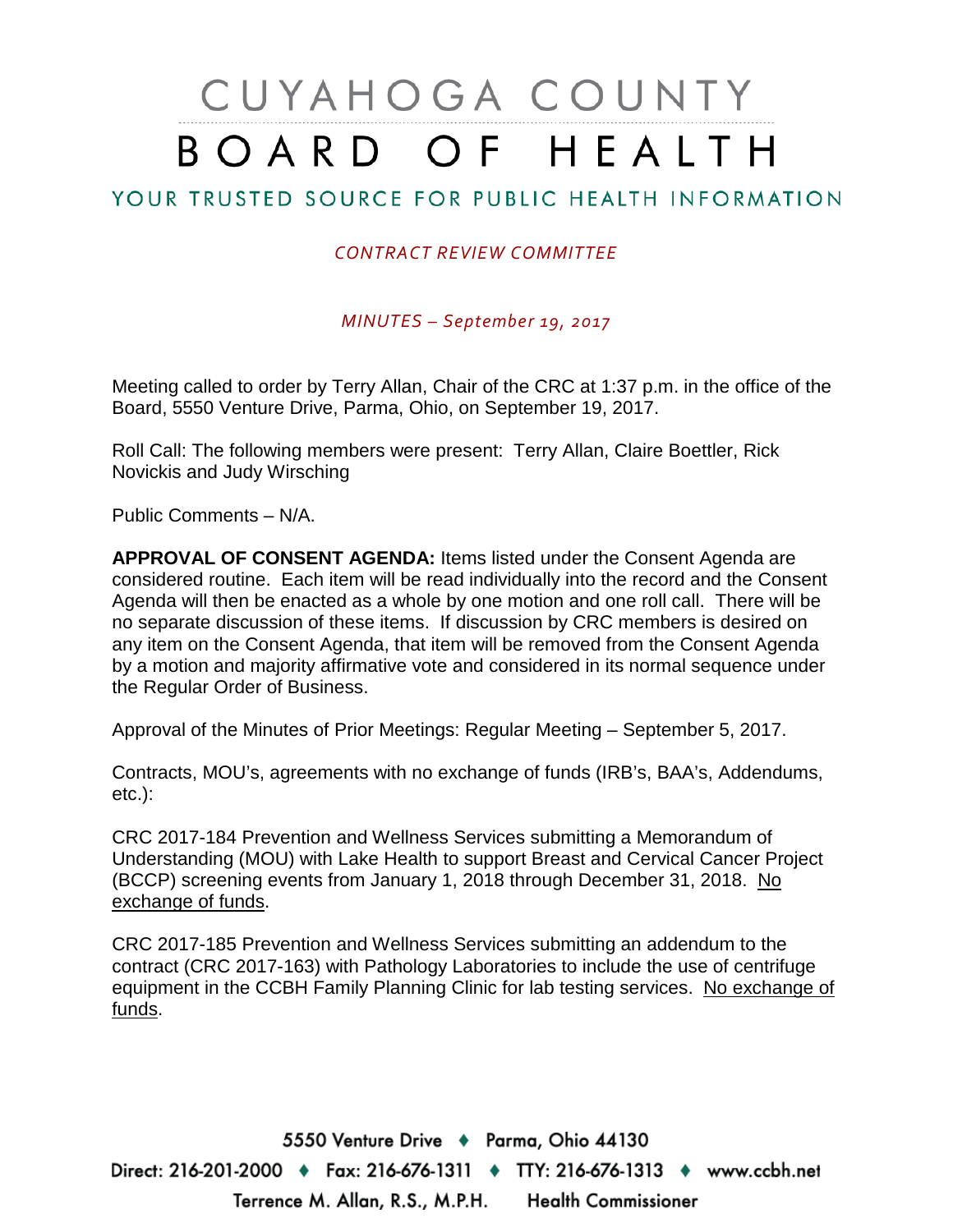It was moved by Claire Boettler, seconded by Rick Novickis, that the consent agenda, including the minutes of the September 5, 2017 Regular CRC meeting be approved.

The Secretary called the roll:

Ayes: Terry Allan, Claire Boettler, Rick Novickis and Judy Wirsching

#### **CONTRACTS AND AWARDS:**

Tabled Items

*Household Sewage Program*

CRC 2017-175 7242 W  $130^{th}$  St. Middleburg Heights, Ohio 44130

CRC 2017-176 7595 Webster Rd. Middleburg Heights, Ohio 44130

No Action at this time.

New Items For Review

Bid/Quote Openings ≥ \$25,000.00

Lead program Bid Opening presented by: Stephanie McConoughey

It was moved by Terry Allan, seconded by Rick Novickis that the following quote (CRC 2017-186) for 2103 & 2105 Lewis Dr., Down & Up, Lakewood, Ohio 44107 be accepted as the lowest and best, and a recommendation that a contract be awarded to Paragon CMS in the amount of \$48,894.00 be submitted to the Board for approval (ref. enclosed).

The Secretary called the roll:

Ayes: Terry Allan, Claire Boettler, Rick Novickis and Judy Wirsching

Chris Kippes arrived to the meeting at 1:46 p.m.

It was moved by Terry Allan, seconded by Rick Novickis that the following quote (CRC 2017-188) for 2086 – 2088 Bunts Rd., Lakewood, Ohio 44107 be accepted as the lowest and best, and a recommendation that a contract be awarded to MCM Home Services in the amount of \$48,615.00 be submitted to the Board for approval (ref.

5550 Venture Drive + Parma, Ohio 44130 Direct: 216-201-2000 ♦ Fax: 216-676-1311 ♦ TTY: 216-676-1313 ♦ www.ccbh.net Terrence M. Allan, R.S., M.P.H. **Health Commissioner**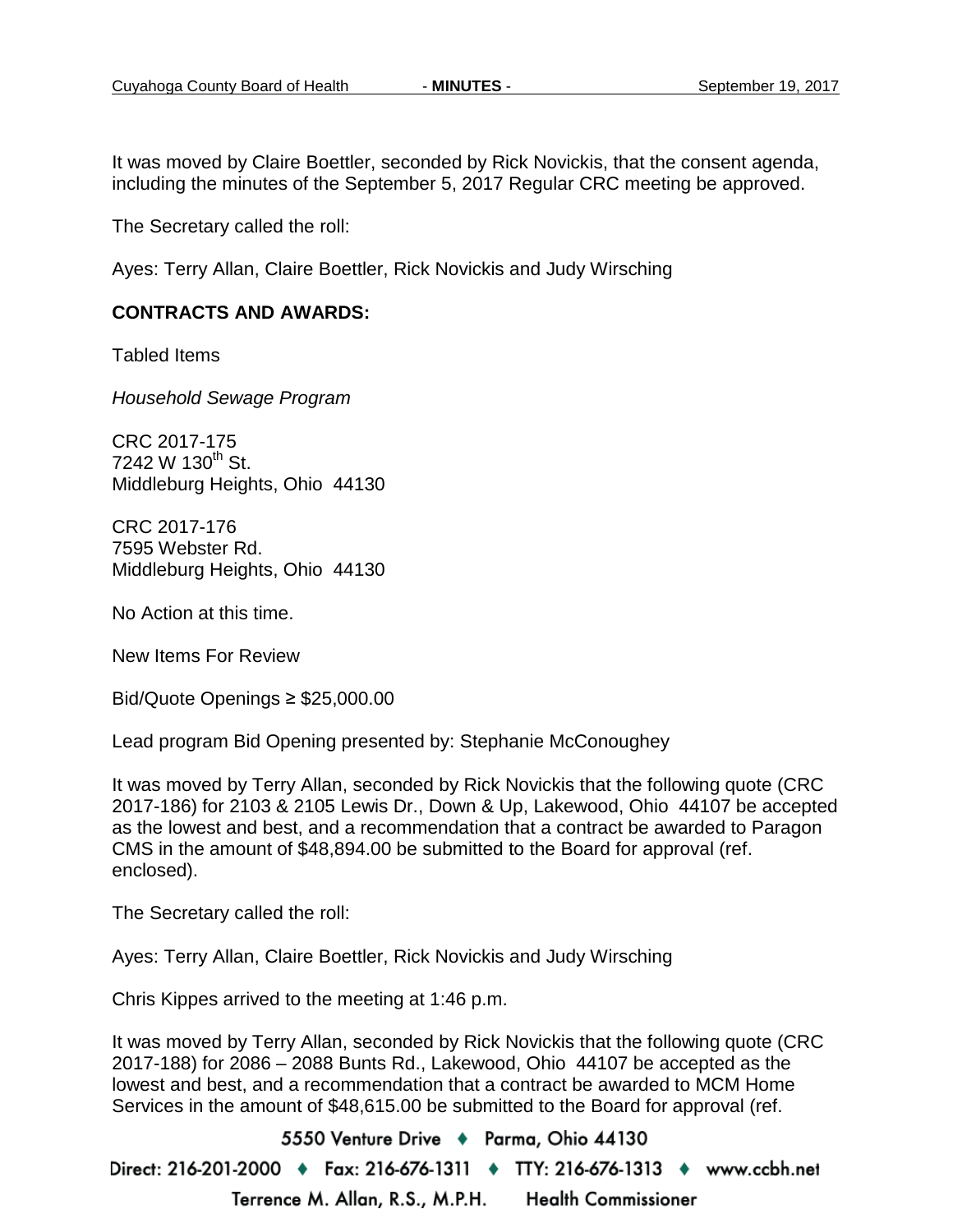enclosed).

The Secretary called the roll:

Ayes: Terry Allan, Claire Boettler, Chris Kippes, Rick Novickis and Judy Wirsching

Bid/Quote Openings < \$25,000.00

Lead program Bid Opening presented by: Stephanie McConoughey

It was moved by Claire Boettler, seconded by Rick Novickis that the following quote (CRC 2017-187) for 14608-10 Ardenall, East Cleveland, Ohio 44112 be accepted as the lowest and best, and a contract be awarded to C.B. Mullins Construction Company in the amount of \$6,500.00 (ref. enclosed).

The Secretary called the roll:

Ayes: Terry Allan, Claire Boettler, Chris Kippes, Rick Novickis and Judy Wirsching

It was moved by Judy Wirsching, seconded by Chris Kippes that the following quote (CRC 2017-189) for 1843 Knowles Ave., East Cleveland, Ohio 44112 be accepted as the lowest and best, and a contract be awarded to Paragon CMS in the amount of \$4,410.00 (ref. enclosed).

The Secretary called the roll:

Ayes: Terry Allan, Claire Boettler, Chris Kippes, Rick Novickis and Judy Wirsching

Expenditures: Contracts up to \$25,000.00

It was moved by Claire Boettler, seconded by Rick Novickis that the addendum (CRC 2017-190) to the contract (2017-161) with Germain & Company, Inc. under the Ryan White Part A grant to increase the amount to be paid to Germain & Company, Inc. from \$14,418.45 to \$24,418.45 be approved.

Presented by: Melissa Rodrigo

Purpose: To provide additional funds to assist staff with the annual grant application.

Funding Source: 100% reimbursable through the FY2018 HRSA Ryan White Part A grant.

The Secretary called the roll:

Ayes: Terry Allan, Claire Boettler, Chris Kippes, Rick Novickis and Judy Wirsching

5550 Venture Drive + Parma, Ohio 44130

Direct: 216-201-2000 ♦ Fax: 216-676-1311 ♦ TTY: 216-676-1313 ♦ www.ccbh.net Terrence M. Allan, R.S., M.P.H. **Health Commissioner**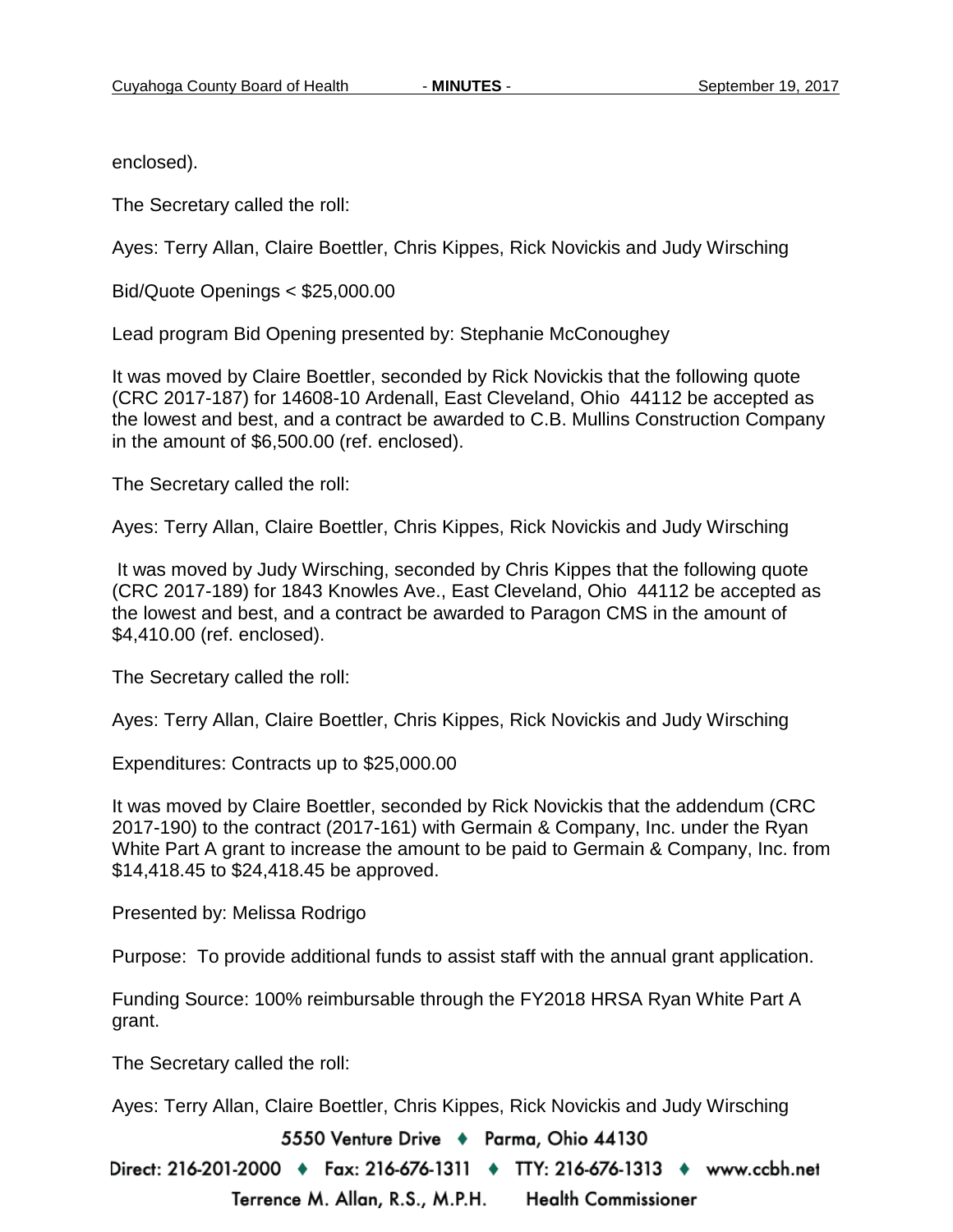Revenue Generating Agreements up to \$25,000.00

It was moved by Judy Wirsching, seconded by Chris Kippes that the contract (CRC 2017-191) with ABT Associates from September 1, 2017 through March 15, 2018 under the Teen Wellness Initiative (TWI) grant in the amount of \$2,500.00 be approved.

Presented by: Gloria Agosto-Davis

Purpose: To collaborate on the evaluation of The Office of Adolescent Health's TPP program: Replicating Evidence-based Programs to Scale in Communities with the Greatest Need.

The Secretary called the roll:

Ayes: Terry Allan, Claire Boettler, Chris Kippes, Rick Novickis and Judy Wirsching

It was moved by Chris Kippes, seconded by Claire Boettler that the contract (CRC 2017-192) with Montessori Children's School from August 1, 2017 through June 30, 2018 in the amount of \$8,426.00 be approved.

Presented by: Romona Brazile

Purpose: To provide school health services for 20 hours per month for students attending Montessori Children's School. The Secretary called the roll:

Ayes: Terry Allan, Claire Boettler, Chris Kippes, Rick Novickis and Judy Wirsching

Contract Rescissions

None

Other Business

None

Public Comment – N/A.

Thereupon, it was moved by Rick Novickis, seconded by Claire Boettler, that the following Motion be adopted:

BE IT RESOLVED that the meeting be adjourned at 2:13 p.m.

The Secretary called the roll:

5550 Venture Drive + Parma, Ohio 44130

Direct: 216-201-2000 ♦ Fax: 216-676-1311 ♦ TTY: 216-676-1313 ♦ www.ccbh.net Terrence M. Allan, R.S., M.P.H. **Health Commissioner**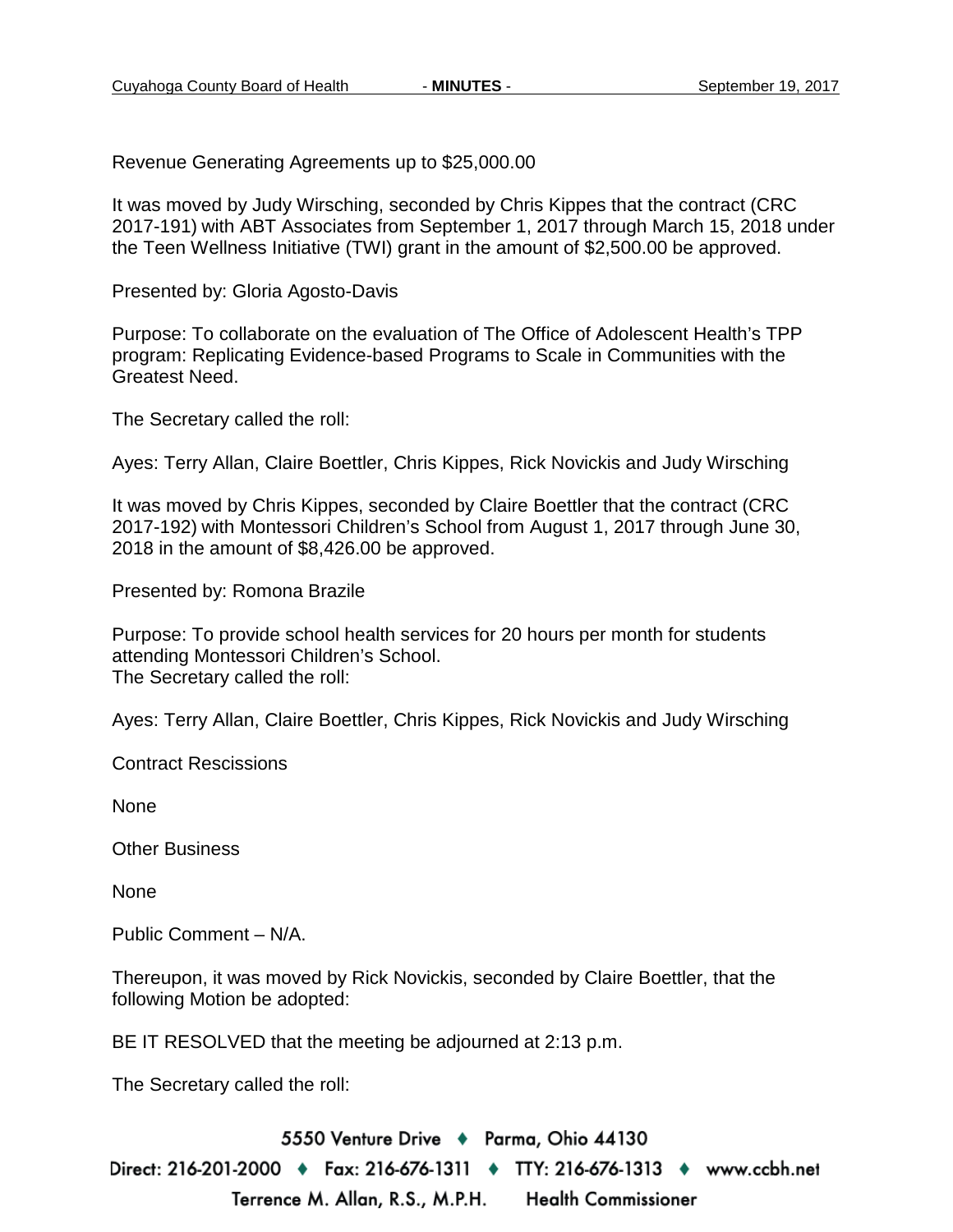Cuyahoga County Board of Health

- MINUTES -

September 19, 2017

Ayes: Terry Allan, Claire Boettler, Chris Kippes, Rick Novickis and Judy Wirsching

Committee Chair

Clerk

5550 Venture Drive + Parma, Ohio 44130 Direct: 216-201-2000 ♦ Fax: 216-676-1311 ♦ TTY: 216-676-1313 ♦ www.ccbh.net Terrence M. Allan, R.S., M.P.H. Health Commissioner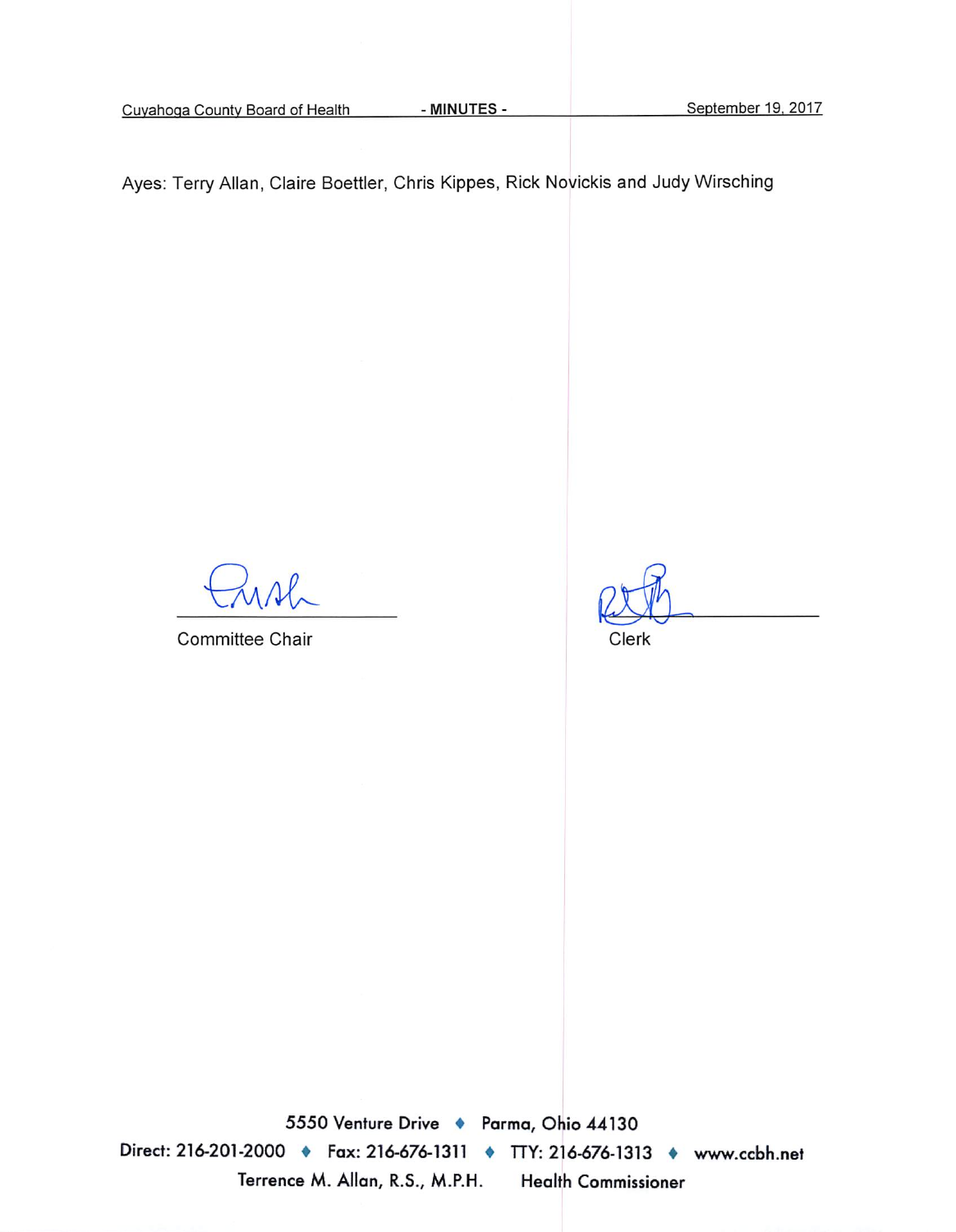### **QUOTE RESULTS**

#### **Project Address**

**Name: Address: City,State, Zip:** Lakewood, OH 44107 **CRC No:** CRC 2017-186 Stephanie Bates & Nelly Lopez 2103-2105 Lewis Dr., Up & Dn

**The following quotes were received and opened:**

| <b>NAME OF CONTRACTOR</b> | <b>QUOTE</b> | LEAD     | HН      | <b>MATCH</b> |
|---------------------------|--------------|----------|---------|--------------|
| <b>CB Mullins</b>         | \$51,300     | \$47,900 | \$3,400 | \$27,900     |
| <b>MCM Homeservices</b>   | \$56,645     | \$55,175 | \$2,595 | \$35,175     |
| Paragon CMS               | \$48,894     | \$47.259 | \$3,080 | \$27,259     |

**ESTIMATE:** \$48,445.00

**Recommended award: Paragon CMS**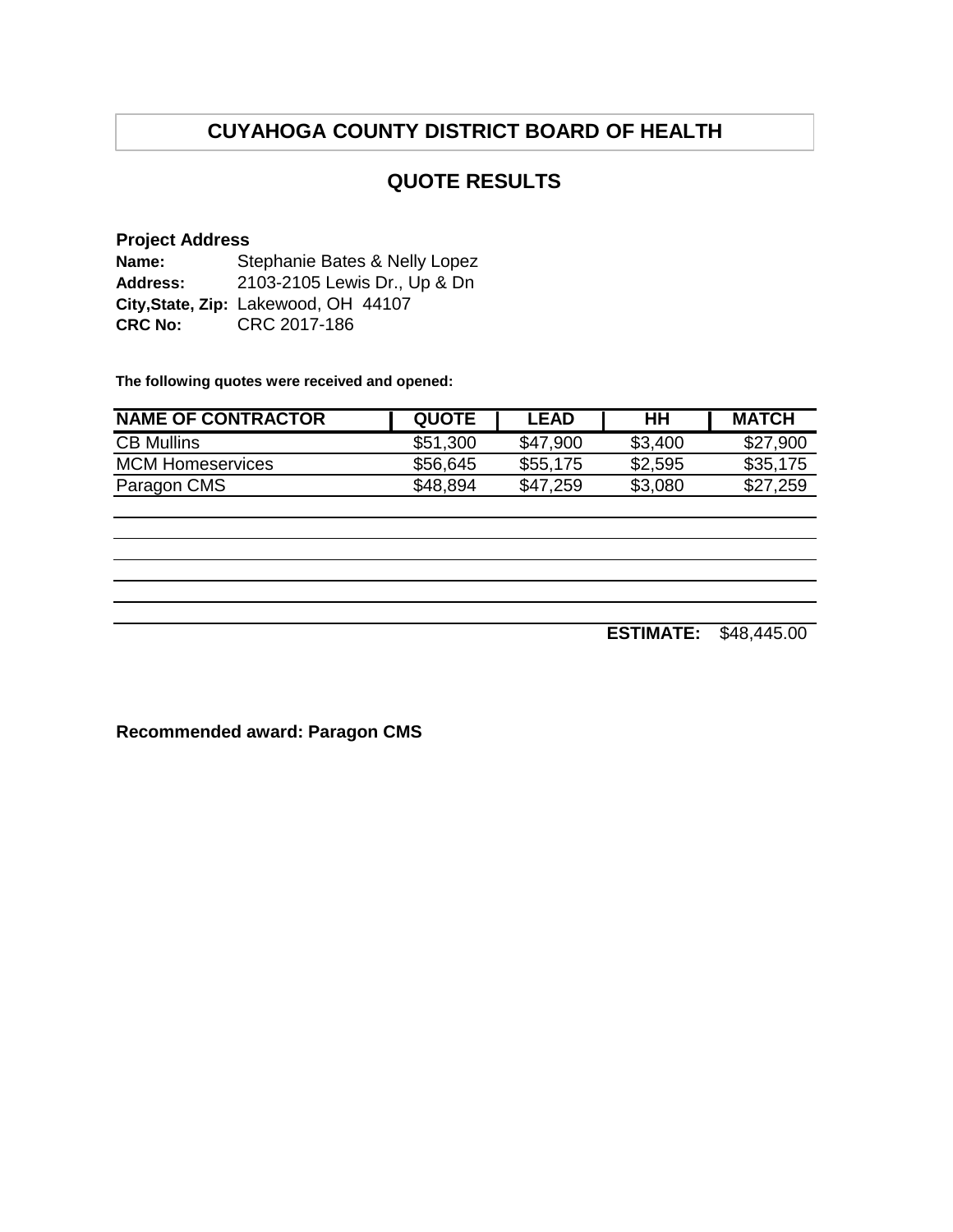### **QUOTE RESULTS**

#### **Project Address Name: Address: City,State, Zip:** Lakewood, OH 44107 **CRC No:** CRC 2017-188 Phillip Bremner 2086-2088 Bunts Rd., Up & Dn

**The following quotes were received and opened:**

| <b>NAME OF CONTRACTOR</b> | <b>QUOTE</b> | <b>LEAD</b> | HН       | <b>MATCH</b> |
|---------------------------|--------------|-------------|----------|--------------|
| <b>CB Mullins</b>         | \$48,800     | \$40,400    | \$8,400  | \$20,400     |
| <b>MCM Homeservices</b>   | \$48,615     | \$41,770    | \$6,845  | \$21,770     |
| Paragon                   | \$49,245     | \$39,530    | \$10,115 | \$19,530     |

**ESTIMATE:** \$49,671.58

**Recommended award: MCM Home Services**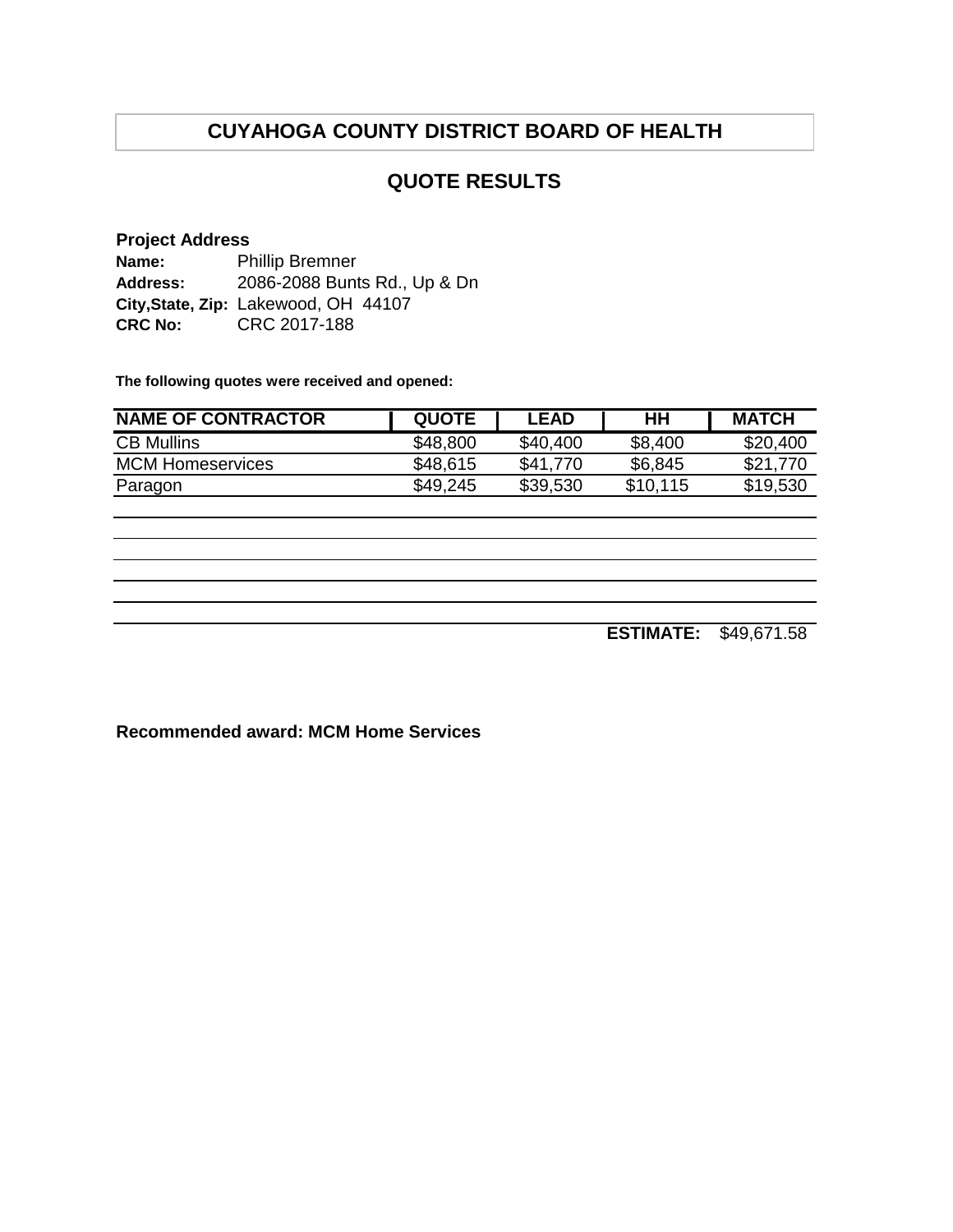### **QUOTE RESULTS**

#### **Project Address**

| Name:           | Joe Lewis                                  |  |  |
|-----------------|--------------------------------------------|--|--|
| <b>Address:</b> | 14608-14610 Ardenall                       |  |  |
|                 | City, State, Zip: East Cleveland, OH 44112 |  |  |
| <b>CRC No:</b>  | CRC 2017-187                               |  |  |

**The following quotes were received and opened:**

| <b>NAME OF CONTRACTOR</b> | <b>QUOTE</b> | <b>.EAD</b> | HH      | <b>MATCH</b> |
|---------------------------|--------------|-------------|---------|--------------|
| <b>CB Mullins</b>         | \$6,500      | \$0         | \$6,500 | \$0          |
| <b>MCM Homeservices</b>   | .250         | \$0         | \$7,250 | \$0          |
| Paragon                   | \$8,665      | \$0         | \$8,665 | \$0          |

**ESTIMATE:** \$4,000.00

**Recommended award: Mullins Construction**